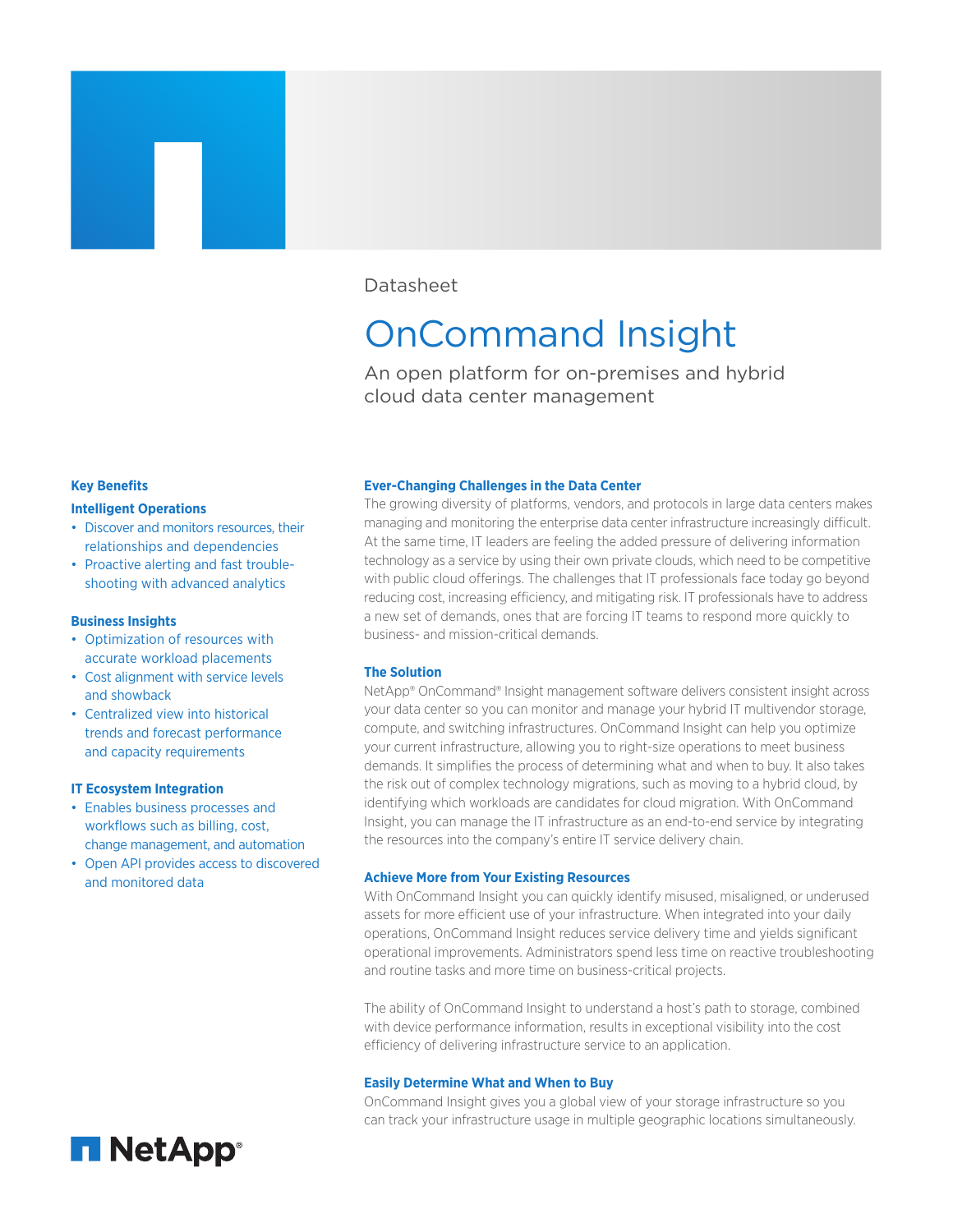It provides trending information that shows you how much storage capacity you have at each tier, the number of used and available switch ports, Fibre Channel bandwidth, top applications, and how much time you have until your data centers are full. With this information, OnCommand Insight can also accurately predict how much capacity you are likely to need in the next period. All of this information helps you to make more informed and timely business decisions based on real-time data, vastly simplifying capacity management. You buy what you need, when you need it.

Detailed business-level reporting gives you full cost awareness. You can immediately see how much storage, compute, or switching resources each business unit or application uses in each storage tier over a given period of time. Comprehensive information allows you to work with business units to make more intelligent decisions about how storage is being used. You can quickly identify datasets that are misplaced and reduce the amount of expensive tier 1 storage you need. And you can assign a value to each tier of storage to simplify the process of charging business units for resources used.

## **Take the Risk Out of Your Infrastructure**

OnCommand Insight detects vulnerabilities in and risks to your environment, so you avoid problems and meet key service levels for availability, performance, and usage. All important aspects of your environment are monitored so that you get the most from your infrastructure resources to maximize the return on your investment.

Whether you are consolidating, virtualizing, or deploying cloud services, OnCommand Insight helps you minimize downtime and accelerate time to completion. This not only reduces the immediate costs associated with each transition, it also lets you use new resources fully and more quickly and efficiently for faster return on investment. As a result, your IT operations become more cost effective.

## **Third-Party Software Integration**

A standard set of REST APIs, accessible through the OnCommand Insight web user interface, simplifies integration between OnCommand Insight and third-party software offerings.

OnCommand Insight's data warehouse facilitates integration and more rapid adoption of industry best practices such as ITIL and IT service management, the integration of storage resources into configuration management databases (CMDBs), better financial management, and cost transparency. It also supports other key data center service automation initiatives.

By importing your storage, compute, and fabric domain data into a CMDB, you gain visibility into the infrastructure supporting your applications, giving you a more complete view of dependencies and analysis of business service impacts. This integration enhances service impact management by delivering more meaningful information for making decisions and speeding identification of the root causes of problems.

#### **Intelligent operations**

OnCommand Insight delivers a broad view of resource performance data that helps you improve end-to-end performance from your VM environment through your storage network, down to the disks where the data is stored. It gathers near-real-time VM, fabric, and storage performance data from your environment and maps it to applications, hosts, and service paths. It lets you proactively perform VM density planning; identify "top talkers" and "noisy neighbors"; and optimize your VMs, servers, or each storage device to avoid congestion and contention. OnCommand Insight provides the intelligence that allows you to:

- Identify greedy and degraded resources
- Set thresholds and receive alerts about events
- Identify "slow drain" network resources
- Receive rapid root-cause determination
- Monitor infrastructure response time and correlate it with individual application performance
- Validate tiering allocations and determine that all datasets are on the optimal tier
- Proactively detect abnormal behavior in the data center infrastructure

The OnCommand Insight anomaly detection feature provides application infrastructure awareness and enables you to proactively identify changes in behavior in the resources that support the application. The anomaly detection engine ingests performance metrics collected by OnCommand Insight and identifies anomalies in key performance counters, including IOPS, latency, storage node and pool usage, hypervisor CPU, and buffer-to-buffer credit zero counts, which are often responsible in slow drain device contention. Beyond typical threshold alerting, anomaly detection learns the normal operating range for the application workload and highlights when performance changes in behavior are outside of expected levels. Anomaly detection provides greater proactive visibility into the infrastructure that supports business-critical applications and informs you of performance anomalies before they can become service disruptions (Figure 1).



Figure 1) An application landing page with anomaly detection.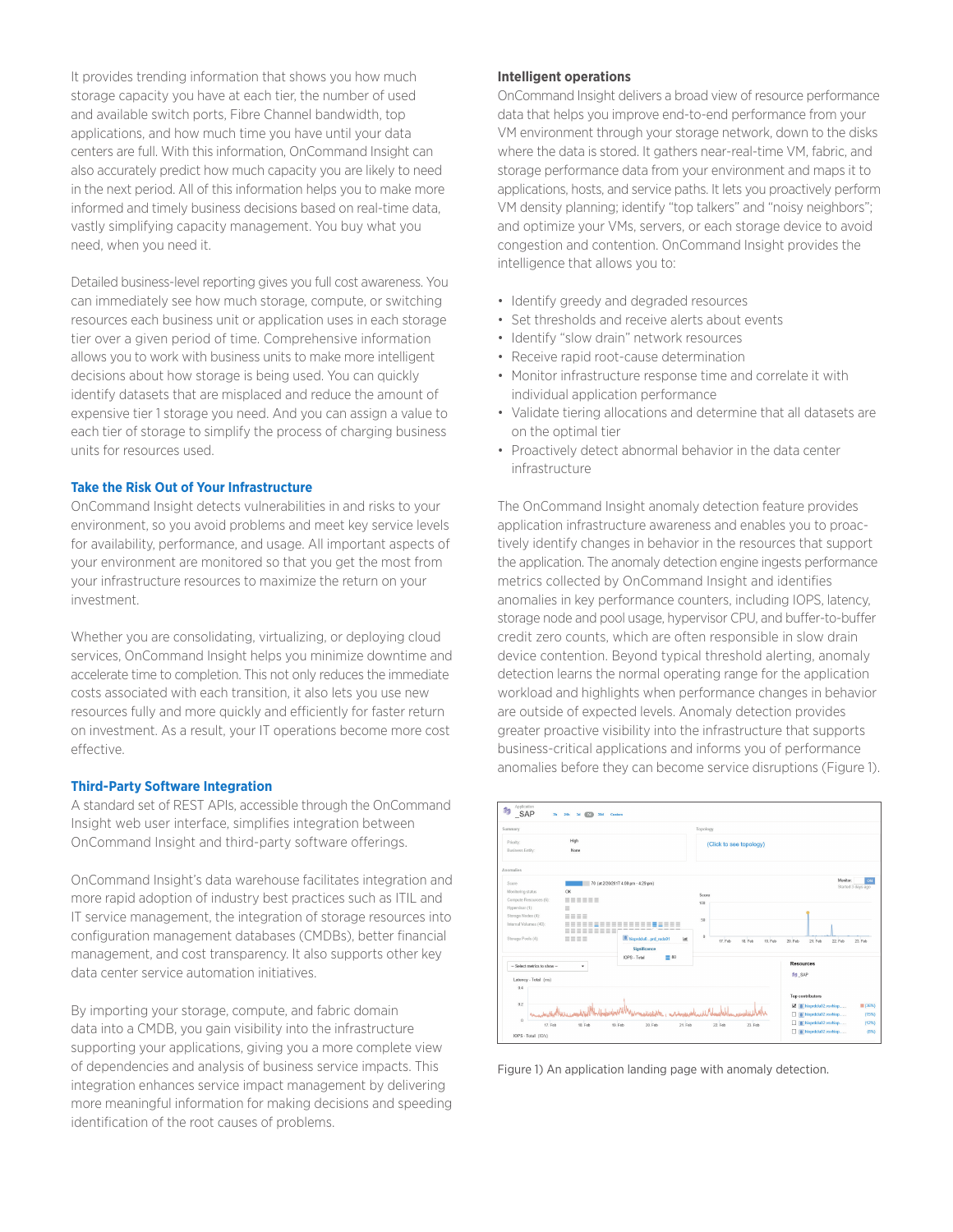

Figure 2) Ethernet Monitoring Unit captures NFS workload contributors.

In network-attached storage (NAS) environments, troubleshooting NFS performance issues can often be difficult. There can be many thousands of clients accessing shares on a volume. The storage array is blind to which of these clients is connecting to a share and how many operations these clients are contributing to the volume's performance. When performance issues arise, operational teams have difficult choices to make about how to identify the source of performance-impacting load.

OnCommand Insight Ethernet Monitoring Unit (EMU) technology helps today's agile data centers quickly understand which NFS clients are generating the most volume activity, influencing faster troubleshooting, improved operational performance, and better-informed change management decisions (Figure 2).

#### **Business insights**

OnCommand Insight offers reporting capabilities that deliver information about storage resource allocation trends and capacity consumption trends and that accurately forecast consumption trends, all of which helps you better understand your data center's ecosystem. OnCommand Insight aggregates relevant storage, compute, and switch information and stores it in a data warehouse for flexible enterprise reporting such as chargeback/ showback, consumption analysis, and forecasting. OnCommand Insight includes many out-of-the-box reports and provides flexible report authoring, which allows you to create custom reports or to import one of the numerous online community report templates to support planning, purchasing, storage-tier analysis, trending and historical usage, and more (Figure 3).



Figure 3) This out-of-the-box dashboard is designed for storage managers and business analysts to use for application capacity planning and to identify cost-saving opportunities.

The reporting capabilities of OnCommand Insight help you make better purchasing decisions and provision capacity more effectively from a global business perspective. The open, enterprise-class data warehouse lets you roll up data from multisite environments, gain global visibility across distributed infrastructures, and take advantage of detailed analysis and reporting capabilities. Relevant compute, storage system, and network switch information from multiple instances is federated into a single view, giving you a global view of your asset performance and usage.

You gain visibility into global data center resource allocations, rule-based tier and service-level management, and business-level usage of resources by tenant, business unit, project, application, and other business-related analytics.

#### **IT ecosystem integration**

OnCommand Insight is an agentless tool that uses native APIs or interfaces with vendor-specific software to gather information about your environment from end to end. It supports multivendor and multiprotocol (FC, NAS, iSCSI, FCoE) storage environments.

This open architecture simplifies the dynamic mapping, visualizing, and monitoring of complex virtualized environments. It offers full visibility into your hybrid IT environment, including host-to-storage access paths, storage availability, and change management. The multivendor, multiprotocol, multiplatform support allows you to build accurate service paths to identify risk and provide compliance auditing. It gives you the information to proactively manage your storage services to increase service quality, prevent application failures, and improve recovery time. You can reduce costs by improving usage and decreasing the time and effort required for troubleshooting.

With OnCommand Insight, you define global, application-based, or host-based policies on parameters such as security, sharing, minimum sessions, and minimum connections, and you can validate changes against the resulting service model.

With OnCommand Insight, you have the ability to monitor and manage your Fibre Channel assets with performance and error counters for switches, ports, and fabrics. You can manage redundancy and check mapping, masking, and zones.